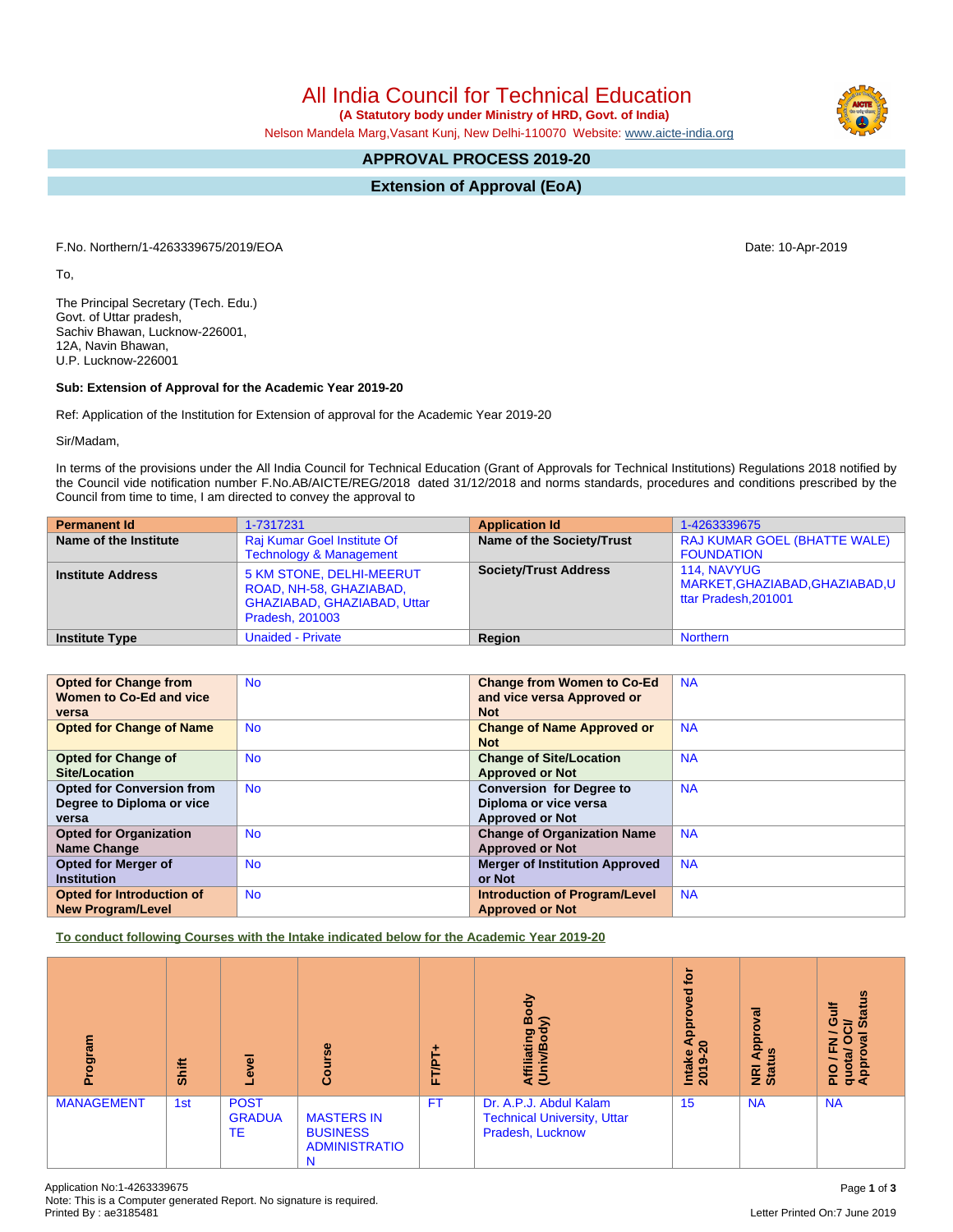| <b>ENGINEERING</b><br><b>AND</b><br><b>TECHNOLOGY</b> | 1st | <b>UNDER</b><br><b>GRADUA</b><br>TE  | <b>COMPUTER</b><br><b>SCIENCE &amp;</b><br><b>ENGINEERING</b>                        | <b>FT</b> | Dr. A.P.J. Abdul Kalam<br><b>Technical University, Uttar</b><br>Pradesh, Lucknow | 180 | <b>NA</b> | <b>NA</b> |
|-------------------------------------------------------|-----|--------------------------------------|--------------------------------------------------------------------------------------|-----------|----------------------------------------------------------------------------------|-----|-----------|-----------|
| <b>ENGINEERING</b><br><b>AND</b><br><b>TECHNOLOGY</b> | 1st | <b>UNDER</b><br><b>GRADUA</b><br>TE. | <b>ELECTRONICS</b><br><b>AND</b><br><b>COMMUNICATIO</b><br>NS.<br><b>ENGINEERING</b> | <b>FT</b> | Dr. A.P.J. Abdul Kalam<br><b>Technical University, Uttar</b><br>Pradesh, Lucknow | 90  | <b>NA</b> | <b>NA</b> |
| <b>ENGINEERING</b><br><b>AND</b><br><b>TECHNOLOGY</b> | 1st | <b>UNDER</b><br><b>GRADUA</b><br>TE. | <b>INFORMATION</b><br><b>TECHNOLOGY</b>                                              | <b>FT</b> | Dr. A.P.J. Abdul Kalam<br><b>Technical University, Uttar</b><br>Pradesh, Lucknow | 120 | <b>NA</b> | <b>NA</b> |
| <b>ENGINEERING</b><br><b>AND</b><br><b>TECHNOLOGY</b> | 1st | <b>UNDER</b><br><b>GRADUA</b><br>TF  | <b>ELECTRICAL</b><br><b>AND</b><br><b>ELECTRONICS</b><br><b>ENGINEERING</b>          | <b>FT</b> | Dr. A.P.J. Abdul Kalam<br><b>Technical University, Uttar</b><br>Pradesh, Lucknow | 30# | <b>NA</b> | <b>NA</b> |

+FT –Full Time,PT-Part Time

# Punitive Action against the Institute

In case of any differences in content in this Computer generated Extension of Approval Letter, the content/information as approved by the Executive Council / General Council as available on the record of AICTE shall be final and binding.

Strict compliance of Anti-Ragging Regulation: - Approval is subject to strict compliance of provisions made in AICTE Regulation notified vide F. No. 37- 3/Legal/AICTE/2009 dated July 1, 2009 for Prevention and Prohibition of Ragging in Technical Institutions. In case Institution fails to take adequate steps to Prevent Ragging or fails to act in accordance with AICTE Regulation or fails to punish perpetrators or incidents of Ragging, it will be liable to take any action as defined under clause 9(4) of the said Regulation.

**It is mandatory to comply all the essential requirements as given in APH 2019-20(appendix 6)**

NOTE: If the State Government / UT / DTE / DME has a reservation policy for admission in Technical Education Institutes and the same is applicable to Private & Self-financing Technical Institutions, then the State Government / UT/ DTE / DME shall ensure that 10 % of Reservation for EWS would be operational from the Academic year 2019-20 without affecting the percentage reservations of SC/ST/OBC/General. However, this would not be applicable in the case of Minority Institutions referred to the clause (1) of Article 30 of Constitution of India.

> **Prof. A.P Mittal Member Secretary, AICTE**

Copy to:

- **1. The Director Of Technical Education\*\*, Uttar Pradesh**
- **2. The Registrar\*\*,** Dr. A.P.J. Abdul Kalam Technical University, Uttar Pradesh, Lucknow

## **3. The Principal / Director,**

Raj Kumar Goel Institute Of Technology & Management 5 Km Stone, Delhi-Meerut Road, Nh-58, Ghaziabad, Ghaziabad,Ghaziabad, Uttar Pradesh,201003